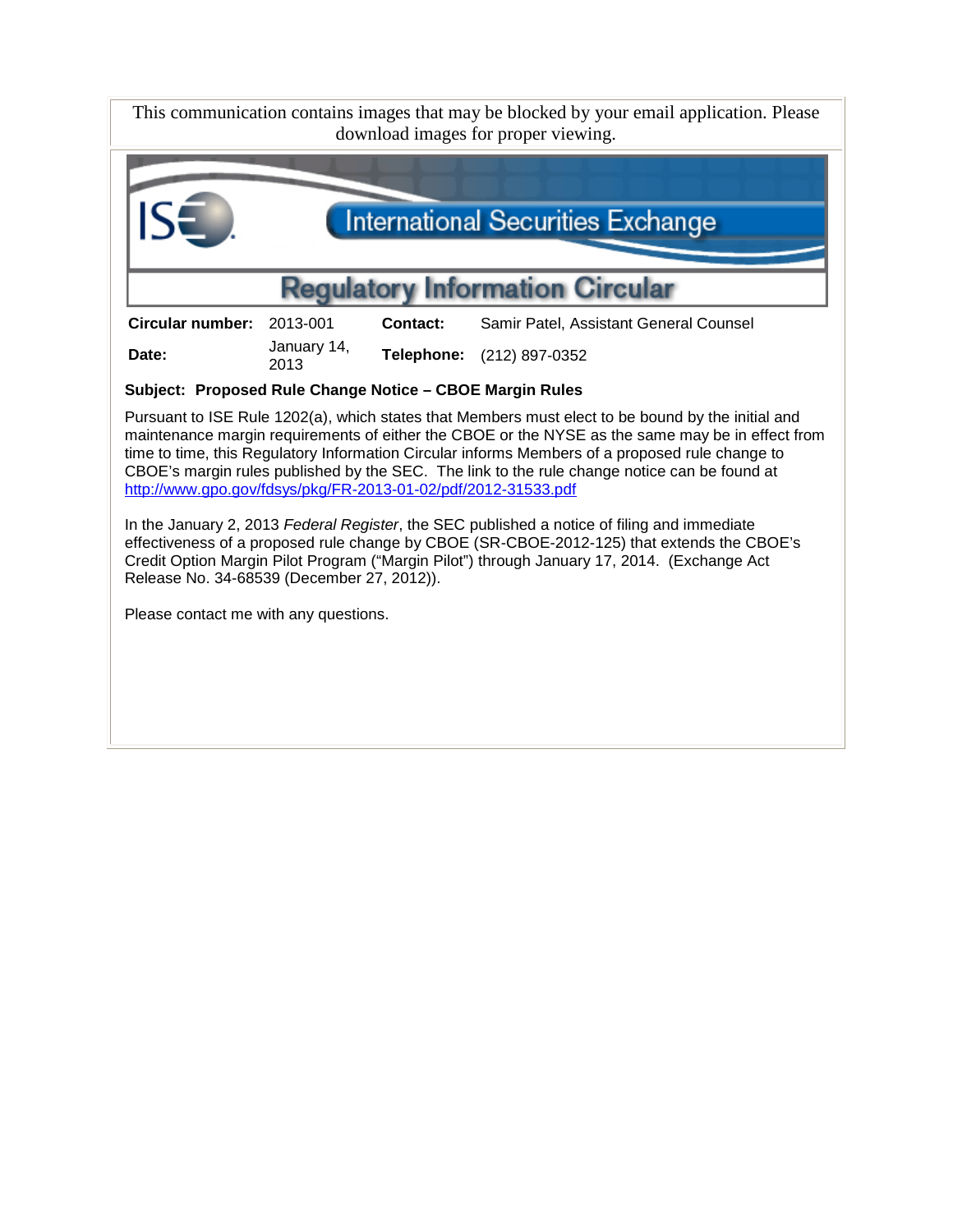pursuant to Rule  $19b-4(f)(6)(iii)$ ,<sup>11</sup> the Commission may designate a shorter time if such action is consistent with the protection of investors and the public interest. The Exchange has asked the Commission to waive the 30-day operative delay so that the proposal may become operative immediately upon filing. The Commission believes that waiving the 30-day operative delay is consistent with the protection of investors and the public interest because doing so will allow the Pilot Program to continue without interruption in a manner that is consistent with the Commission's prior approval of the extension and expansion of the Pilot Program and will allow the Exchange and the Commission additional time to analyze the impact of the Pilot Program.12 Accordingly, the Commission designates the proposed rule change as operative upon filing with the Commission.13

At any time within 60 days of the filing of the proposed rule change, the Commission summarily may temporarily suspend such rule change if it appears to the Commission that such action is necessary or appropriate in the public interest, for the protection of investors, or otherwise in furtherance of the purposes of the Act.

### **IV. Solicitation of Comments**

Interested persons are invited to submit written data, views, and arguments concerning the foregoing, including whether the proposed rule change is consistent with the Act. Comments may be submitted by any of the following methods:

### *Electronic Comments*

• Use the Commission's Internet comment form (*[http://www.sec.gov/](http://www.sec.gov/rules/sro.shtml)  [rules/sro.shtml\);](http://www.sec.gov/rules/sro.shtml)* or

• Send an email to *[rule-](mailto:rule-comments@sec.gov)*

*[comments@sec.gov.](mailto:rule-comments@sec.gov)* Please include File Number SR–NASDAQ–2012–143 on the subject line.

### *Paper Comments*

• Send paper comments in triplicate to Elizabeth M. Murphy, Secretary, Securities and Exchange Commission,

100 F Street NE., Washington, DC 20549–1090.

All submissions should refer to File Number *SR–NASDAQ–2012–143.* This file number should be included on the subject line if email is used. To help the Commission process and review your comments more efficiently, please use only one method. The Commission will post all comments on the Commission's Internet Web site (*[http://www.sec.gov/](http://www.sec.gov/rules/sro.shtml)  [rules/sro.shtml\).](http://www.sec.gov/rules/sro.shtml)* Copies of the submission, all subsequent amendments, all written statements with respect to the proposed rule change that are filed with the Commission, and all written communications relating to the proposed rule change between the Commission and any person, other than those that may be withheld from the public in accordance with the provisions of 5 U.S.C. 552, will be available for Web site viewing and printing in the Commission's Public Reference Room, 100 F Street, NE., Washington, DC 20549, on official business days between the hours of 10:00 a.m. and 3:00 p.m. Copies of the filing also will be available for inspection and copying at the principal office of the Exchange. All comments received will be posted without change; the Commission does not edit personal identifying information from submissions. You should submit only information that you wish to make available publicly. All submissions should refer to File Number *SR– NASDAQ–2012–143* and should be submitted on or before January 23, 2012.

For the Commission, by the Division of Trading and Markets, pursuant to delegated authority.14

#### **Kevin M. O'Neill,**

*Deputy Secretary.*  [FR Doc. 2012–31462 Filed 12–31–12; 8:45 am]

**BILLING CODE 8011–01–P** 

# **SECURITIES AND EXCHANGE COMMISSION**

**[Release No. 34–68539; File No. SR–CBOE– 2012–125]** 

# **Self-Regulatory Organizations; Chicago Board Options Exchange, Incorporated; Notice of Filing and Immediate Effectiveness of a Proposed Rule Change Relating to the Exchange's Credit Option Margin Pilot Program**

December 27, 2012.

Pursuant to Section 19(b)(1) of the Securities Exchange Act of 1934 (the

"Act"), $1$  and Rule 19b-4 thereunder, $2$ notice is hereby given that on December 17, 2012, Chicago Board Options Exchange, Incorporated (the ''Exchange'' or ''CBOE'') filed with the Securities and Exchange Commission (the ''Commission'') the proposed rule change as described in Items I and II below, which Items have been prepared by the Exchange. The Commission is publishing this notice to solicit comments on the proposed rule change from interested persons.

### **I. Self-Regulatory Organization's Statement of the Terms of Substance of the Proposed Rule Change**

The Exchange proposes to extend its Credit Option Margin Pilot Program through January 17, 2014. The text of the proposed rule change is available on the Exchange's Web site (*[http://](http://www.cboe.com/AboutCBOE/CBOELegalRegulatoryHome.aspx) [www.cboe.com/AboutCBOE/](http://www.cboe.com/AboutCBOE/CBOELegalRegulatoryHome.aspx)  [CBOELegalRegulatoryHome.aspx](http://www.cboe.com/AboutCBOE/CBOELegalRegulatoryHome.aspx)*), at the Exchange's Office of the Secretary, and at the Commission.

# **II. Self-Regulatory Organization's Statement of the Purpose of, and Statutory Basis for, the Proposed Rule Change**

In its filing with the Commission, the Exchange included statements concerning the purpose of and basis for the proposed rule change and discussed any comments it received on the proposed rule change. The text of these statements may be examined at the places specified in Item IV below. The Exchange has prepared summaries, set forth in sections A, B, and C below, of the most significant aspects of such statements.

*A. Self-Regulatory Organization's Statement of the Purpose of, and Statutory Basis for, the Proposed Rule Change* 

### 1. Purpose

On February 2, 2011, the Commission approved the Exchange's proposal to establish a Credit Option Margin Pilot Program ("Program").<sup>3</sup> The proposal became effective on a pilot basis to run on a parallel track with Financial Industry Regulatory Authority

3*See* Securities Exchange Act Release No. 63819 (February 2, 2011), 76 FR 6838 (February 8, 2011) order approving (SR–CBOE–2010–106). To implement the Program, the Exchange amended Rule 12.3(l), *Margin Requirements,* to make CBOE's margin requirements for Credit Options consistent with Financial Industry Regulatory Authority (''FINRA'') Rule 4240, *Margin Requirements for Credit Default Swaps.* CBOE's Credit Options (*i.e.,*  Credit Default Options and Credit Default Basket Options) are analogous to credit default swaps.

change, at least five business days prior to the date of filing of the proposed rule change, or such shorter time as designated by the Commission. The Exchange has satisfied this pre-filing requirement. 11 17 CFR 240.19b–4(f)(6)(iii).

<sup>12</sup>*See* Securities Exchange Act Release No. 61061

<sup>(</sup>November 24, 2009), 74 FR 62857 (December 1, 2009) (SR–NYSEArca-2009–44). *See also supra* note 3.

<sup>&</sup>lt;sup>13</sup> For purposes only of waiving the operative delay for this proposal, the Commission has considered the proposed rule's impact on efficiency, competition, and capital formation. *See* 

<sup>14 17</sup> CFR 200.30-3(a)(12).

<sup>1</sup> 15 U.S.C. 78s(b)(1).

<sup>2</sup> 17 CFR 240.19b–4.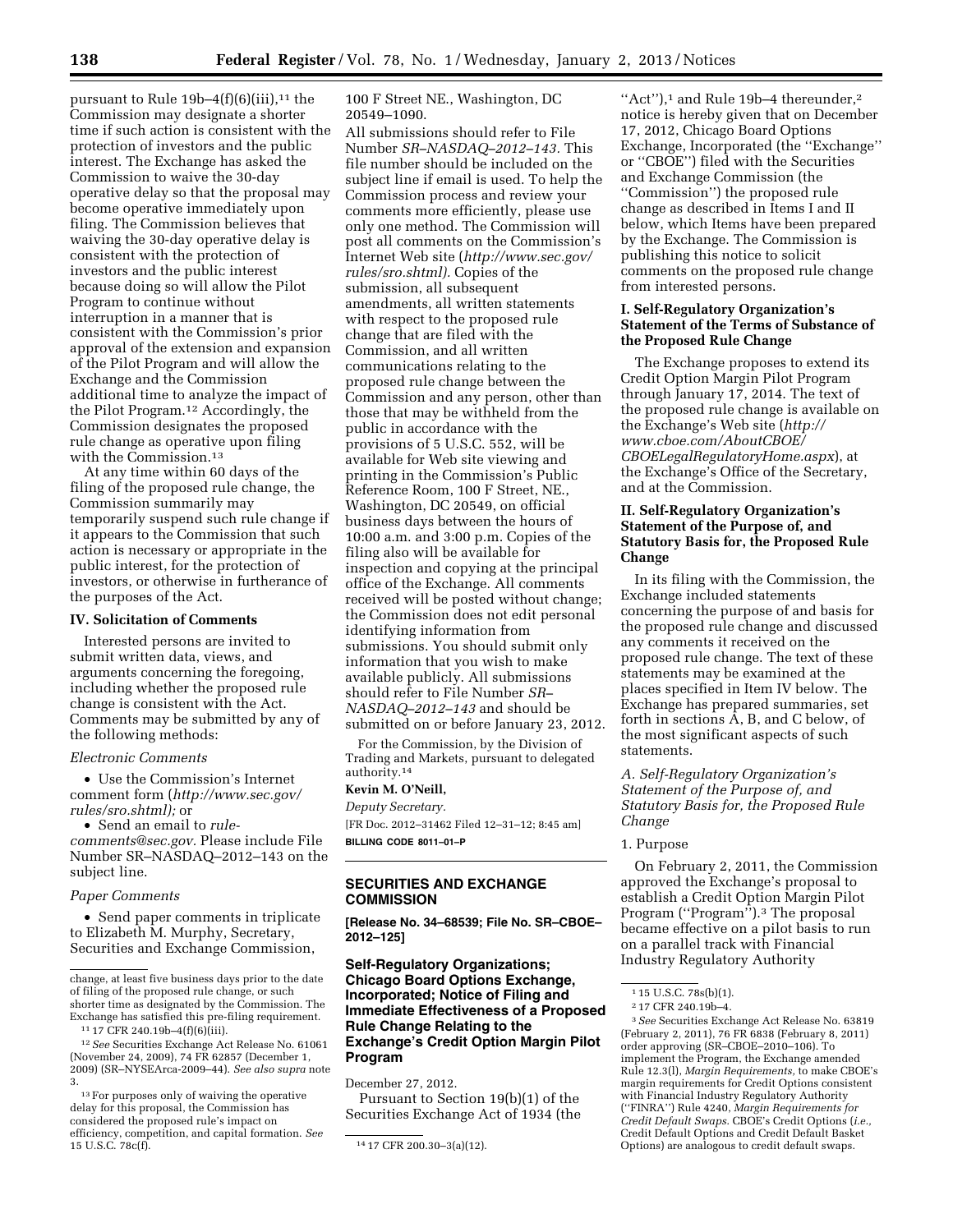(''FINRA'') Rule 4240 that similarly operates on an interim pilot basis.4

On January 17, 2012, the Exchange filed a rule change to, among other things, decouple the Program with the FINRA program and to extend the expiration date of the Program to January 17, 2013.<sup>5</sup> The Program, however, continues to be substantially similar to the provisions of the FINRA program. The Exchange believes that extending the expiration date of the Program will allow for further analysis of the Program and a determination of how the Program should be structured in the future. Thus, the Exchange is now currently proposing to extend the duration of the Program.

The Exchange notes that there are currently Credit Options listed for trading on the Exchange that have open interest. As a result, the Exchange believes that is in the public interest for the Program to continue uninterrupted.

In the future, if the Exchange proposes an additional extension of the Credit Option Margin Pilot Program or proposes to make the Program permanent, then the Exchange will submit a filing proposing such amendments to the Program.

### 2. Statutory Basis

The Exchange believes the proposed rule change is consistent with the Act and the rules and regulations thereunder applicable to the Exchange and, in particular, the requirements of Section 6(b) of the Act.<sup>6</sup> Specifically, the Exchange believes the proposed rule change is consistent with the Section  $6(b)(5)^7$  requirements that the rules of an exchange be designed to prevent fraudulent and manipulative acts and practices, to promote just and equitable principles of trade, to foster cooperation and coordination with persons engaged in regulating, clearing, settling, processing information with respect to, and facilitation transactions in securities, to remove impediments to and perfect the mechanism of a free and open market and a national market system, and, in general, to protect investors and the public interest. Additionally, the Exchange believes the proposed rule change is consistent with the Section  $6(b)(5)^8$  requirement that the rules of an exchange not be designed to permit unfair discrimination between customers, issuers, brokers, or dealers. In particular, the Exchange believes that the proposed rule change will further the purposes of the Act because, consistent with the goals of the Commission at the initial adoption of the program, the margin requirements set forth by the proposed rule change will help to stabilize the financial markets. In addition, the proposed rule change is substantially similar to existing FINRA Rule 4240.

# *B. Self-Regulatory Organization's Statement on Burden on Competition*

CBOE does not believe that the proposed rule change will impose any burden on competition that is not necessary or appropriate in furtherance of the purposes of the Act. Specifically, the Exchange believes that, by extending the expiration of the Program, the proposed rule change will allow for further analysis of the Program and a determination of how the Program shall be structured in the future. In doing so, the proposed rule change will also serve to promote regulatory clarity and consistency, thereby reducing burdens on the marketplace and facilitating investor protection.

### *C. Self-Regulatory Organization's Statement on Comments on the Proposed Rule Change Received From Members, Participants, or Others*

The Exchange neither solicited nor received comments on the proposed rule change.

### **III. Date of Effectiveness of the Proposed Rule Change and Timing for Commission Action**

Because the foregoing proposed rule change does not:

A. Significantly affect the protection of investors or the public interest;

B. Impose any significant burden on competition; and

C. Become operative for 30 days from the date on which it was filed, or such shorter time as the Commission may designate, it has become effective pursuant to Section 19(b)(3)(A) of the Act $^9$  and Rule 19b–4(f)(6)  $^{\rm 10}$  thereunder. At any time within 60 days of the filing of the proposed rule change, the Commission summarily may temporarily suspend such rule change if it appears to the Commission that such action is necessary or appropriate in the public interest, for the protection of investors, or otherwise in furtherance of the purposes of the Act.

#### **IV. Solicitation of Comments**

Interested persons are invited to submit written data, views, and arguments concerning the foregoing, including whether the proposed rule change is consistent with the Act. Comments may be submitted by any of the following methods:

# *Electronic Comments*

• Use the Commission's Internet comment form (*[http://www.sec.gov/](http://www.sec.gov/rules/sro.shtml)  [rules/sro.shtml](http://www.sec.gov/rules/sro.shtml)*); or

• Send an email to *[rule](mailto:rule-comments@sec.gov)[comments@sec.gov.](mailto:rule-comments@sec.gov)* Please include File Number SR–CBOE–2012–125 on the subject line.

### *Paper Comments*

• Send paper comments in triplicate to Secretary, Securities and Exchange Commission, 100 F Street NE., Washington, DC 20549–1090.

All submissions should refer to File Number SR–CBOE–*2012–125.* This file number should be included on the subject line if email is used. To help the Commission process and review your comments more efficiently, please use only one method. The Commission will post all comments on the Commission's Internet Web site (*[http://www.sec.gov/](http://www.sec.gov/rules/sro.shtml)  [rules/sro.shtml](http://www.sec.gov/rules/sro.shtml)*). Copies of the submission, all subsequent amendments, all written statements with respect to the proposed rule change that are filed with the Commission, and all written communications relating to the proposed rule change between the Commission and any person, other than those that may be withheld from the public in accordance with the provisions of 5 U.S.C. 552, will be available for Web site viewing and printing in the Commission's Public Reference Room, 100 F Street NE., Washington, DC 20549 on official business days between the hours of 10:00 a.m. and 3:00 p.m. Copies of the filing also will be available for inspection and copying at the principal office of the Exchange. All comments received will be posted without change; the Commission does not edit personal identifying information from submissions. You should submit only information that you wish to make available publicly. All submissions should refer to File Number SR–CBOE-*2012–125* and should be submitted on or before January 23, 2013.

<sup>4</sup>*See* Securities Exchange Act Release No. 59955 (May 22, 2009), 74 FR 25586 (May 28, 2009) (Notice of Filing and Order Granting Accelerated Approval of Proposed Rule Change; SR–FINRA–2009–012).

<sup>5</sup>*See* Securities and Exchange Act Release No. 66163 (January 17, 2012), 77 FR 3318 (January 23, 2012) (SR–CBOE–2012–007).

<sup>6</sup> 15 U.S.C. 78f(b).

<sup>7</sup> 15 U.S.C. 78f(b)(5).

<sup>8</sup> *Id.* 

<sup>9</sup> 15 U.S.C. 78s(b)(3)(A).

<sup>10</sup> 17 CFR 240.19b–4(f)(6).